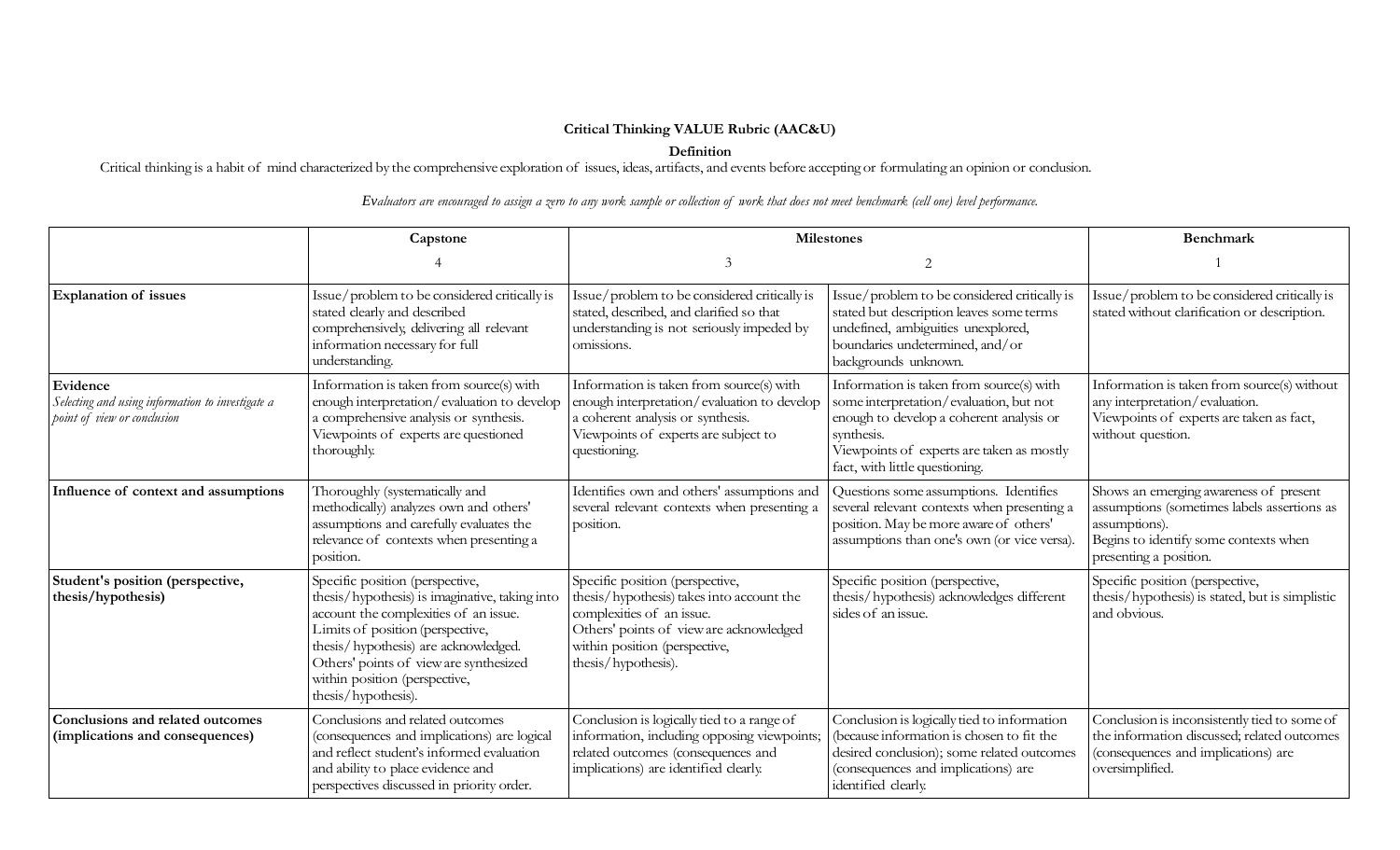## **Reading VALUE Rubric (AAC&U)**

## **Definition**

Reading is "the process of simultaneously extracting and constructing meaning through interaction and involvement with written language" (Snow et al., 2002). (From [www.rand.org/](http://www.rand.org/) pubs/ research\_briefs/ RB8024/ index1.html)

Evaluators are encouraged to assign a zero to any work sample or collection of work that does not meet benchmark (cell one) level performance.

|                                                                             | <b>Capstone</b>                                                                                                                                                                                                                                                                                               |                                                                                                                                                                                      | <b>Milestones</b><br>$\mathfrak{D}$                                                                                                                                                                                      | <b>Benchmark</b>                                                                                                                                                              |
|-----------------------------------------------------------------------------|---------------------------------------------------------------------------------------------------------------------------------------------------------------------------------------------------------------------------------------------------------------------------------------------------------------|--------------------------------------------------------------------------------------------------------------------------------------------------------------------------------------|--------------------------------------------------------------------------------------------------------------------------------------------------------------------------------------------------------------------------|-------------------------------------------------------------------------------------------------------------------------------------------------------------------------------|
| Comprehension                                                               | Recognizes possible implications of the text<br>for contexts, perspectives, or issues beyond<br>the assigned task within the classroom or<br>beyond the author's explicit message (e.g.,<br>might recognize broader issues at play, or<br>might pose challenges to the author's<br>message and presentation). | Uses the text, general background<br>knowledge, and/or specific knowledge of the<br>author's context to draw more complex<br>inferences about the author's message and<br>attitude.  | Evaluates how textual features (e.g.,<br>sentence and paragraph structure or tone)<br>contribute to the author's message; draws<br>basic inferences about context and purpose<br>of text.                                | Apprehends vocabulary appropriately to<br>paraphrase or summarize the information the<br>text communicates.                                                                   |
| <b>Genres</b>                                                               | Uses ability to identify texts within and<br>across genres, monitoring and adjusting<br>reading strategies and expectations based on<br>generic nuances of particular texts.                                                                                                                                  | Articulates distinctions among genres and<br>their characteristic conventions.                                                                                                       | Reflects on reading experiences across a<br>variety of genres, reading both with and<br>against the grain experimentally and<br>intentionally.                                                                           | Applies tacit genre knowledge to a variety of<br>classroom reading assignments in<br>productive, if unreflective, ways.                                                       |
| <b>Relationship to Text</b><br>Making meanings with texts in their contexts | Evaluates texts for scholarly significance and<br>relevance within and across the various<br>disciplines, evaluating them according to<br>their contributions and consequences.                                                                                                                               | Uses texts in the context of scholarship to<br>develop a foundation of disciplinary<br>knowledge and to raise and explore<br>important questions.                                    | Engages texts with the intention and<br>expectation of building topical and world<br>knowledge.                                                                                                                          | Approaches texts in the context of<br>assignments with the intention and<br>expectation of finding right answers and<br>learning facts and concepts to display for<br>credit. |
| <b>Analysis</b><br>Interacting with texts in parts and as wholes            | Evaluates strategies for relating ideas, text<br>structure, or other textual features in order to<br>build knowledge or insight within and across<br>texts and disciplines.                                                                                                                                   | Identifies relations among ideas, text<br>structure, or other textual features, to<br>evaluate how they support an advanced<br>understanding of the text as a whole.                 | Recognizes relations among parts or aspects<br>of a text, such as effective or ineffective<br>arguments or literary features, in considering<br>how these contribute to a basic<br>understanding of the text as a whole. | Identifies aspects of a text (e.g., content,<br>structure, or relations among ideas) as<br>needed to respond to questions posed in<br>assigned tasks.                         |
| Interpretation<br>Making sense with texts as blueprints for<br>meaning      | Provides evidence not only that s/he can read<br>by using an appropriate epistemological lens<br>but that s/he can also engage in reading as<br>part of a continuing dialogue within and<br>beyond a discipline or a community of<br>readers.                                                                 | Articulates an understanding of the multiple<br>ways of reading and the range of interpretive<br>strategies particular to one's discipline(s) or<br>in a given community of readers. | Demonstrates that s/he can read<br>purposefully, choosing among interpretive<br>strategies depending on the purpose of the<br>reading.                                                                                   | Can identify purpose(s) for reading, relying<br>on an external authority such as an instructor<br>for clarification of the task.                                              |
| <b>Reader's Voice</b><br>Participating in academic discourse about<br>texts | Discusses texts with an independent<br>intellectual and ethical disposition so as to<br>further or maintain disciplinary<br>conversations.                                                                                                                                                                    | Elaborates on the texts (through<br>interpretation or questioning) so as to deepen<br>or enhance an ongoing discussion.                                                              | Discusses texts in structured conversations<br>(such as in a classroom) in ways that<br>contribute to a basic, shared understanding<br>of the text.                                                                      | Comments about texts in ways that preserve<br>the author's meanings and link them to the<br>assignment.                                                                       |